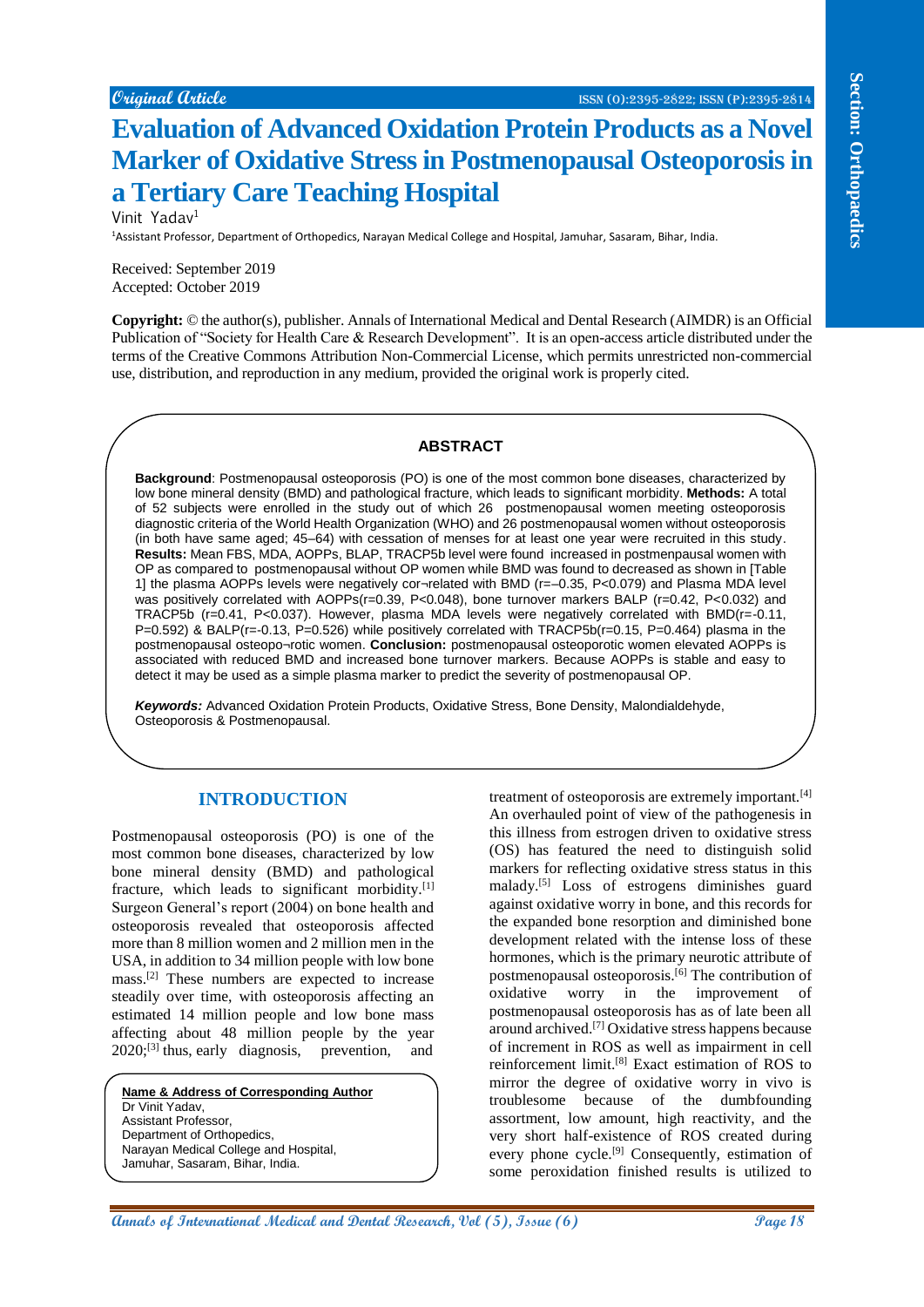## **Yadav; Markers of Oxidative Stress in Postmenopausal Osteoporosis**

assess the oxidative stress status in vivo. Malondialdehyde (MDA), a finished result of lipid peroxidation, is broadly utilized as an oxidative stress parameter.<sup>[10]</sup> Be that as it may, the part of MDA in postmenopausal osteoporosis is still exceptionally far from being obviously true.<sup>[11]</sup> Advanced oxidation protein products (AOPPs) were first detected in the plasma of chronic uremic patients, and are considered to be a novel marker of oxidative stress because it is stable and easy to detect. AOPPs result mainly from the action of ROS (chlorinated compounds) in proteins, leading to the formation of dityrosine residues and protein crosslinking.[12] Currently, there is no consensus on the most appropriate biomarkers of OS for PO and the validity of many of the biomarkers in use needs to be confirmed. Aim of this present study was to evaluate of advanced oxidation protein products as a novel marker of oxidative stress in postmenopausal osteoporosis.

# **MATERIALS AND METHODS**

**Study location:** Department of Orthopedics, Narayan Medical College and Hospital, Jamuhar, Sasaram, Bihar in collaboration with Department of Biochemistry during the period from January,2018 to February,2019.

**Study design:** Cross-Sectional study.

**Ethics approval:** Study was approved by the Institution-al ethics committee and informed consent was taken from the participants or from the blood relatives.

**Annals of the control international Medical and Dental Annals of Company and Dental Annals of Company and Dental Annals of the Company and Dental Research (Company and Dental Research (Company and Dental Research (Compan Methodology:** A total of 52 subjects were enrolled in the study out of which 26 postmenopausal women meeting osteoporosis diagnostic criteria of the World Health Organization (WHO) and 26 postmenopausal women without osteoporosis (in both have same aged; 45–64) with cessation of menses for at least one year were recruited in this study. We excluded patients with secondary osteoporosis, diseases known to be associated with increased oxidative stress (dementia, cardio- and cerebrovascular disease, diabetes, renal or hepatic insufficiency, and inflammatory diseases), use of antioxidant vitamins in the 6 months before enrollment, or malnutrition. We also excluded subjects who had received medications potentially involving bone mineral metabolism within the last 6 months (including corticosteroids, heparin, and anticonvulsants) or who had previous or current use of active bone agents such as selective estrogen receptor modulators or estrogen replacement therapy, strontium ranelate, teriparatide or PTH, calcitonin, and denosumab. Demographic data of all subjects were recorded.

### **Biochemical Laboratory Diagnosis:**

Seven ml of blood sample was drawn under aseptic conditions. Sample was allowed to stand at room temperature for 3-5 minutes for clotting. Then serum was separated by centrifugation at 3000 rpm for 8 minutes. Following parameters were studied; Fasting Blood Glucose by GOD POD method; MDA by Kei Satoh; AOPP by spectrophotometric method; Specific markers of bone turnover, BALP and TRACP 5b by ELISA kits and BMD measurement: Measurement of BMD by dualenergy X-ray absorptiometry at the spine, hip, and/or forearm is the gold standard for establishing the diagnosis of osteoporosis. In this study, BMD was measured at the lumbar spine region (L2-L4) by dual-energy X-ray absorptiometry. The diagnosis of osteoporosis is defined as a T score of −2.5 or less, indicating a BMD that is at least 2.5 SD less than the mean of young adults.

## **Statistical Analysis:**

The results were expressed as mean  $\pm$  standard deviation (SD) values. Data analysis was performed with Microsoft Excel. The statistical differences between cases and controls were determined by student independent sample t test. Pearson's correlation coefficient was calculated to determine the correlation between parameters. The pvalue $<0.05$  was considered significant. All the analysis was carried out on IBM SPSS -18.0 version.

# **RESULTS**

This cross-sectional study was carried out in the department of Orthopedics, Narayan Medical College and Hospital, Jamuhar. The present study describes a novel oxidative stress marker, referred to as advanced oxidation protein products (AOPP) and its possible clinical relevance in postmenopausal osteoporosis. Basically, there was no statistically significant difference in age or years since menopause between the two groups. Mean ages of postmenopausal with OP and postmenopausal without OP women were  $52.24 \pm 14.6$  and  $53.6 \pm 14.6$ 14.7 (P; 0.37), respectively. Mean height and BMI were increased in postmenpausal women with OP as compared to postmenopausal without OP women while weight was slight increase in postmenpausal women with OP as compared to postmenopausal without OP women.

Mean FBS, MDA, AOPPs, BLAP, TRACP5b level were found increased in postmenpausal women with OP as compared to postmenopausal without OP women while BMD was found to decreased as shown in [Table 1]. The plasma AOPPs levels were negatively correlated with BMD ( $r=-0.35$ ,  $P<0.079$ ) and Plasma MDA level was positively correlated with  $AOPPs(r=0.39, P<0.048)$ , bone turnover markers BALP ( $r=0.42$ ,  $P<0.032$ ) and TRACP5b  $(r=0.41, P<0.037)$ . However, plasma MDA levels were negatively correlated with BMD(r=-0.11, P=0.592) & BALP(r=-0.13, P=0.526) while positively correlated with TRACP5b(r=0.15, P=0.464) plasma in the postmenopausal osteoporotic women.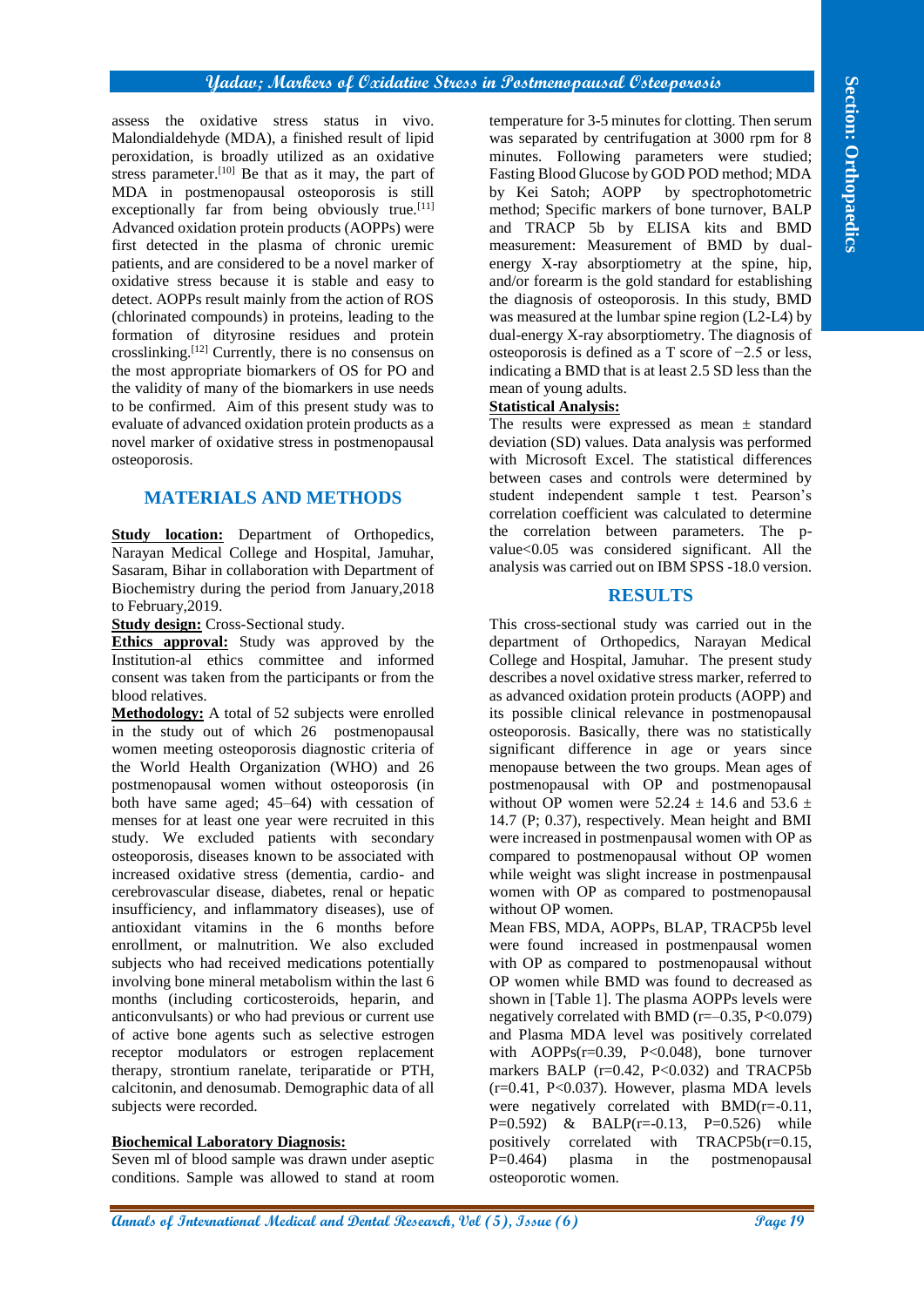# **Yadav; Markers of Oxidative Stress in Postmenopausal Osteoporosis**

| <b>Variables</b>         | Table 1: Comparison of demographic & biochemical parameters in both group.<br>Postmenopausal women |                               | <b>P</b> Value |
|--------------------------|----------------------------------------------------------------------------------------------------|-------------------------------|----------------|
|                          | With Osteoporosis $(n=26)$                                                                         | Without Osteoporosis $(n=26)$ |                |
|                          | $(Mean \pm S.D.)$                                                                                  | $(Mean \pm S.D.)$             |                |
| Age in years             | $52.24 \pm 14.6$                                                                                   | $53.6 \pm 14.7$               | 0.37           |
| BMI $kg/m2$              | $26.4 \pm 8.02$                                                                                    | $25.04 + 7.26$                | 0.46           |
| $FBS$ (mg/dl)            | $99.84 \pm 32.06$                                                                                  | $84.7 \pm 27.5$               | 0.04           |
| MDAnmol/L                | $7.23 \pm 1.34$                                                                                    | $6.54 \pm 1.02$               | 0.62           |
| $AOPPs \mu mol/L$        | $126.2 \pm 42.06$                                                                                  | $64.8 \pm 17.2$               | 0.01           |
| <b>BLAP</b>              | $44.3 \pm 13.02$                                                                                   | $32.7 \pm 11.6$               | 0.01           |
| TRACP5b                  | $5.4 \pm 1.06$                                                                                     | $3.2 \pm 1.0$                 | 0.01           |
| $BMD$ gm/cm <sup>2</sup> | $0.58 \pm 0.10$                                                                                    | $0.87 + 0.5$                  | 0.01           |



**Figure 1: Shows the mean level of MDA, AOPPs & BLAP in both group.**

# **DISCUSSION**

In the present study, we measured plasma AOPPs and MDA levels to evaluate the level of oxidative stress, and found that AOPPs levels was increased in postmenopausal osteoporotic women compared with controls. AOPPs levels were negatively correlated with lumbar BMD and positively correlated with bone turnover markers, while MDA levels were not correlated with lumbar BMD or bone turnover markers. Morphologic examinations and estimations of certain biochemical markers have shown that bone redesigning is quickened at the menopause, as the two markers of resorption and forma-tion are expanded.[13] BALP, which advances bone mineralization, is viewed as fundamentally an indication of expanded activity of osteoblasts and optionally as a remedial response because of expanded bone resorption.<sup>[14]</sup> Levels of this serum bone turnover marker are significant in surveying foundational bone turnover in postmenopausal osterporetic.[15] Osteoclasts contain the TRACP5b as bone-explicit compound, the serum convergence of which for the most part mirrors the degree of bone resorption.[16] In this investigation, we found that the plasma BALP and TRACP5b concentrations were higher in postmenopausal osteoporotic women contrasted and controls. Many laboratory methods are available in the literature that are of help in establishing the presence of oxidative stress in vivo, but none of them proved to be unequivocally superior to the others.<sup>[17]</sup> One of the most damaging effects of oxidative stress is lipid peroxidation, the end product of which is MDA, which is one of the most frequently used indicators of lipid

**Andalus Consequential and Page 2008 and Dental And Page 2008 and Dental Research (Figure 2008) and Dental Research (Figure 2008) and Dental Research (Figure 2008) and Dental Research (Figure 2008) and Dental Research (Fi** peroxidation.[18] MDA is known as a potential biomarker of oxidative stress and possesses the ability to promote osteoclast genesis. There have been some debates about using MDA as a marker for OP in postmenopausal women in the last decade. It has been reported that total femoral BMD measurements significantly correlated with MDA levels in a limited sample of postmenopausal osteoporotic women. However, the results of the present study suggest that MDA levels were not correlated with lumbar BMD or bone turnover markers. Therefore, the use of MDA levels may not assist estimation of the severity of postmenopausal OP, which is highly consistent with results of published studies with larger sample sizes. Prior to lipid and other cellular components, proteins are the primary target of  $ROS.$ <sup>[19]</sup> Oxidative damage to proteins is reflected by increased levels of AOPPs, which therefore serve as a novel biomarker of oxidative stress.[20] In addition to chronic uremia levels of AOPPs are also elevated in patients with different oxidative stress-related diseases, such as diabetes, [21] coronary artery disease and chronic inflammatory bowel diseases.[22] In the present study, we also found that AOPPs seemed to be a more relevant marker to reflect the severity of postmenopausal OP than MDA after we investigated the relationship between AOPPs and BMD or bone turnover markers. Apart from being regarded as an oxidative stress maker, AOPPs have also been shown to be a novel molecular basis of oxidative stress, participating in many biological events by inducing the production of intracellular ROS.<sup>[23]</sup> Postmenopausal OP is thought to be a type of highturnover osteoporosis and is characterized by excessive bone resorption and inadequate bone formation, which is regulated by the coupling of osteoblasts and osteoclasts.[24] ROS can affect the genesis and lifespan of osteoblasts and osteoclasts. In precursors of osteoclasts, RANKL-induced activation of RANK stimulates ROS production, which is essential for osteoclastogenesis. In osteoblastic cells, ROS is an essential me-diator of apoptosis. More recently, an in vitro study has revealed that OS results in increased content of AOPPs in cultured mouse MC3T3-E1 osteoblastlike cells. In addition, AOPPs can inhibit proliferation and differentiation of os-teoblast cells through the ROS-dependent NF-kB pathway. Taken